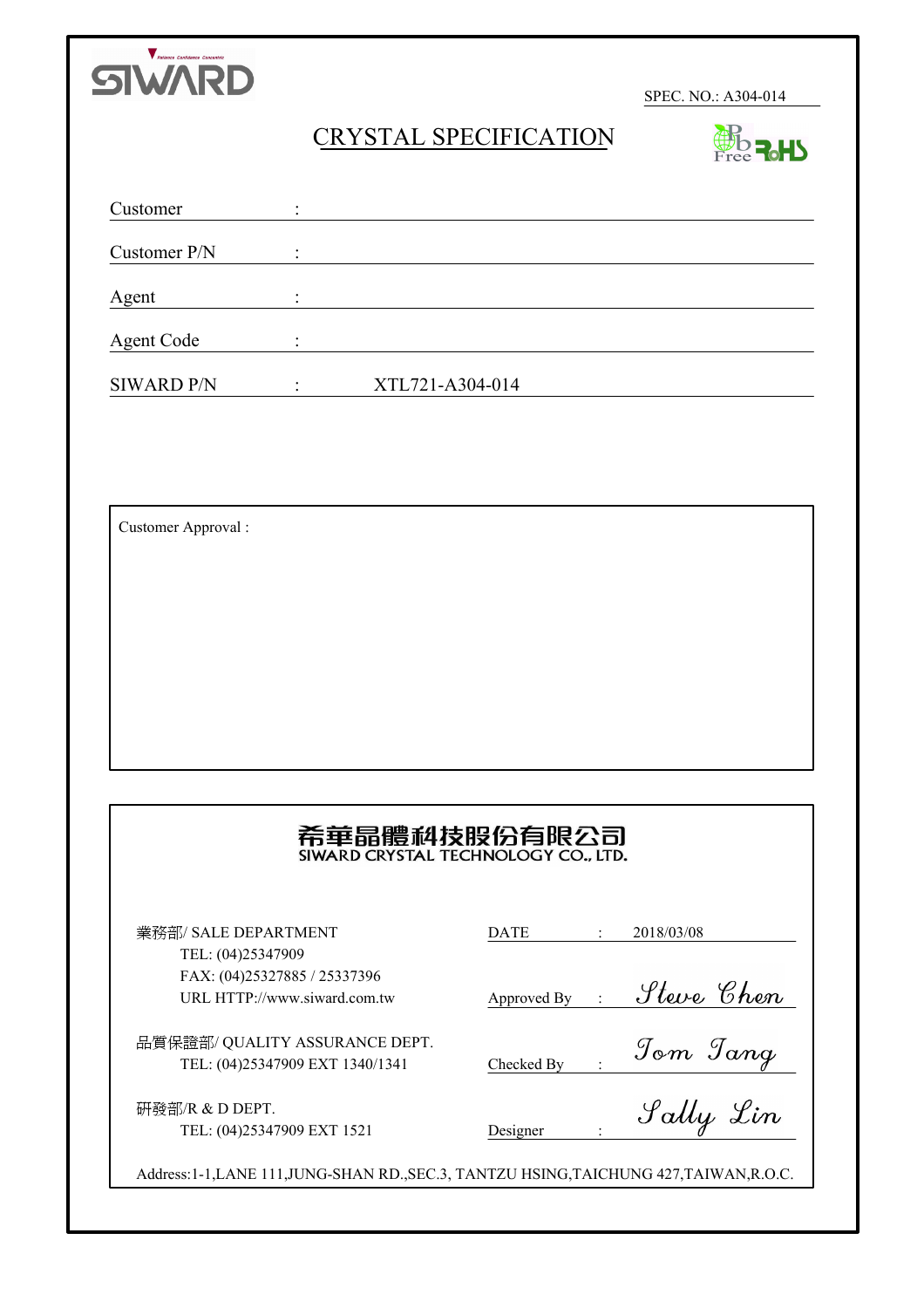

| Rev.                  | Description of Revision History                                                            | Date                       | Designer                            | Checked By           |
|-----------------------|--------------------------------------------------------------------------------------------|----------------------------|-------------------------------------|----------------------|
| $\,1\,$<br>$\sqrt{2}$ | New Publication<br>C0 Before Changed: $0.9 \sim 1.5pF$ ; C1: $3.9 \sim 5.3$ fF.(K1601-006) | $2015/08/28$<br>2016/01/15 | $\rm Jo.$ Jo $\rm Lin$<br>Sally Lin | Tom Tang<br>Tom Tang |
|                       |                                                                                            |                            |                                     |                      |
|                       |                                                                                            |                            |                                     |                      |
|                       |                                                                                            |                            |                                     |                      |
|                       |                                                                                            |                            |                                     |                      |
|                       |                                                                                            |                            |                                     |                      |
|                       |                                                                                            |                            |                                     |                      |
|                       |                                                                                            |                            |                                     |                      |
|                       |                                                                                            |                            |                                     |                      |
|                       |                                                                                            |                            |                                     |                      |
|                       |                                                                                            |                            |                                     |                      |
|                       |                                                                                            |                            |                                     |                      |
|                       |                                                                                            |                            |                                     |                      |
|                       |                                                                                            |                            |                                     |                      |
|                       |                                                                                            |                            |                                     |                      |
|                       |                                                                                            |                            |                                     |                      |
|                       |                                                                                            |                            |                                     |                      |
|                       |                                                                                            |                            |                                     |                      |
|                       |                                                                                            |                            |                                     |                      |
|                       |                                                                                            |                            |                                     |                      |
|                       |                                                                                            |                            |                                     |                      |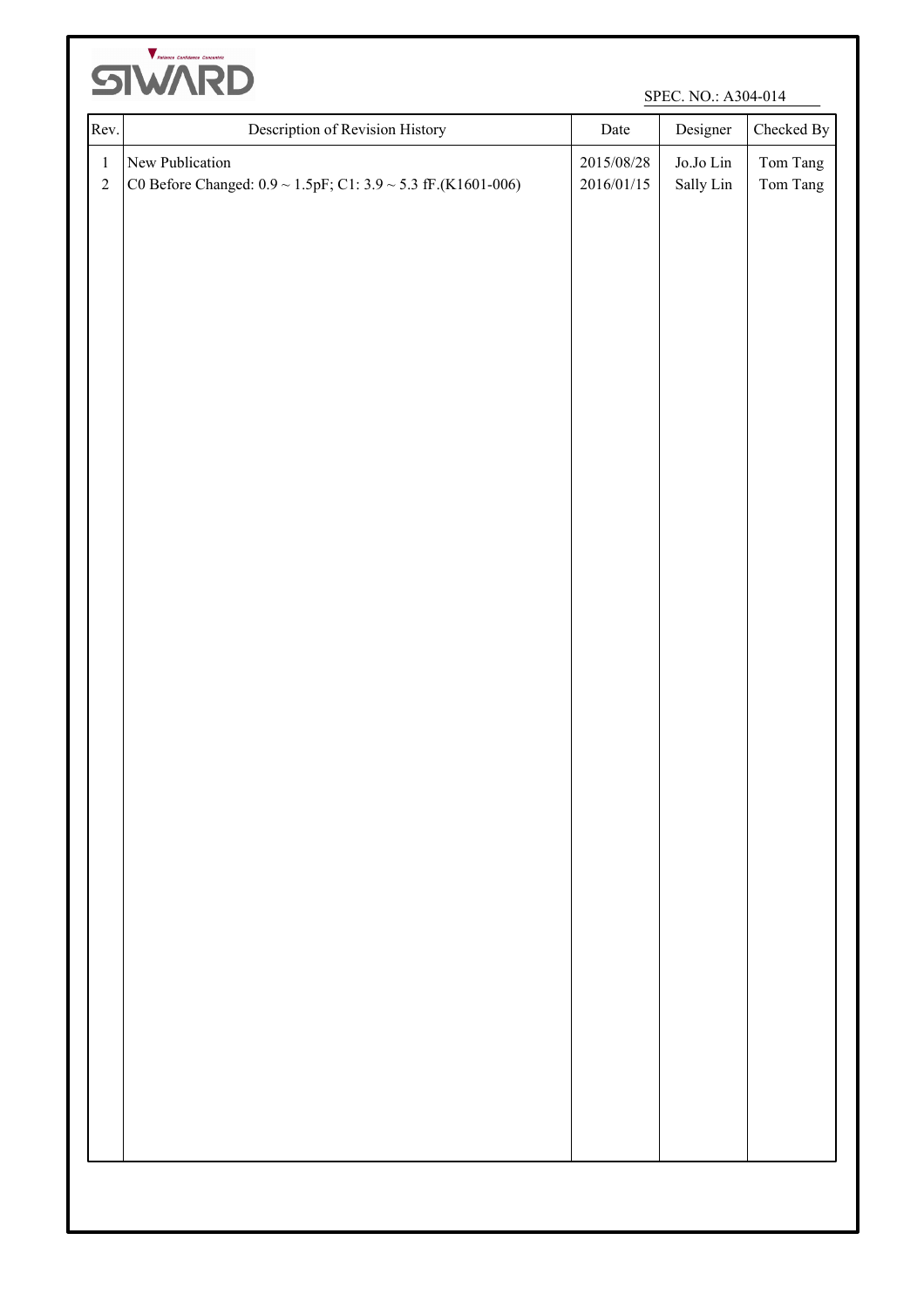

# CRYSTAL SPECIFICATION

|    | 1. Description             |        | Quartz Crystal          |
|----|----------------------------|--------|-------------------------|
| 2. | Nominal Frequency          |        | $: 32.768 \text{ KHz}$  |
| 3. | Center Frequency           |        | $: 32.768 \text{ KHz}$  |
|    | 4. Dimension & Drawing No. | t in   | CSF-3215; SXD-00344     |
| 5  | <b>Oscillation Mode</b>    | $\sim$ | Fundamental             |
| 6. | Cutting Mode               |        |                         |
| 7. | Packing Style              | $\sim$ | TP-175                  |
|    | 8. Measurement Instrument  |        | S&A 250B(Calculated FL) |

# 9. Electrical Characteristics : [1] Operating Conditions :

| Item                        | Symbol | MIN.  | TYP. | MAX. | Unit   | Condition |
|-----------------------------|--------|-------|------|------|--------|-----------|
| Operating Temperature Range | Topt   | $-40$ |      | 125  | $\sim$ |           |
| Storage Temperature Range   | Tstg   | -55   |      | 125  | $\sim$ |           |
| Load Capacitance            | CL     |       | 12.5 |      | pF     |           |
| Drive Level                 | DL     |       | 0.1  | 0.5  | иW     |           |

# [2] Frequency Stability :

| Item                        | Symbol | MIN.  | TYP. | MAX.    | Unit            | Condition                                                     |
|-----------------------------|--------|-------|------|---------|-----------------|---------------------------------------------------------------|
| Tolerance                   | dF/Fo  | $-20$ |      | 20      |                 | Refer to Center Frequency $(a)25\pm3^{\circ}$ C               |
|                             |        |       |      |         | ppm             | $DL = 0.1$ uW                                                 |
| Freq. vs Temp. Coefficient  | dF/dT  |       |      | $-0.04$ |                 | ppm/ $\degree$ C $\degree$ 2   Refer to Operating Temperature |
| <b>Turnover Temperature</b> | TT     | 20    | 25   | 30      | $\rm ^{\circ}C$ |                                                               |
| Aging                       | dF/F25 | $-3$  |      |         | ppm             | Per Year                                                      |

dF/Fo: Frequency Deviation Refer to Center Frequency

dF/F25: Frequency Deviation Refer to 25 ℃ Frequency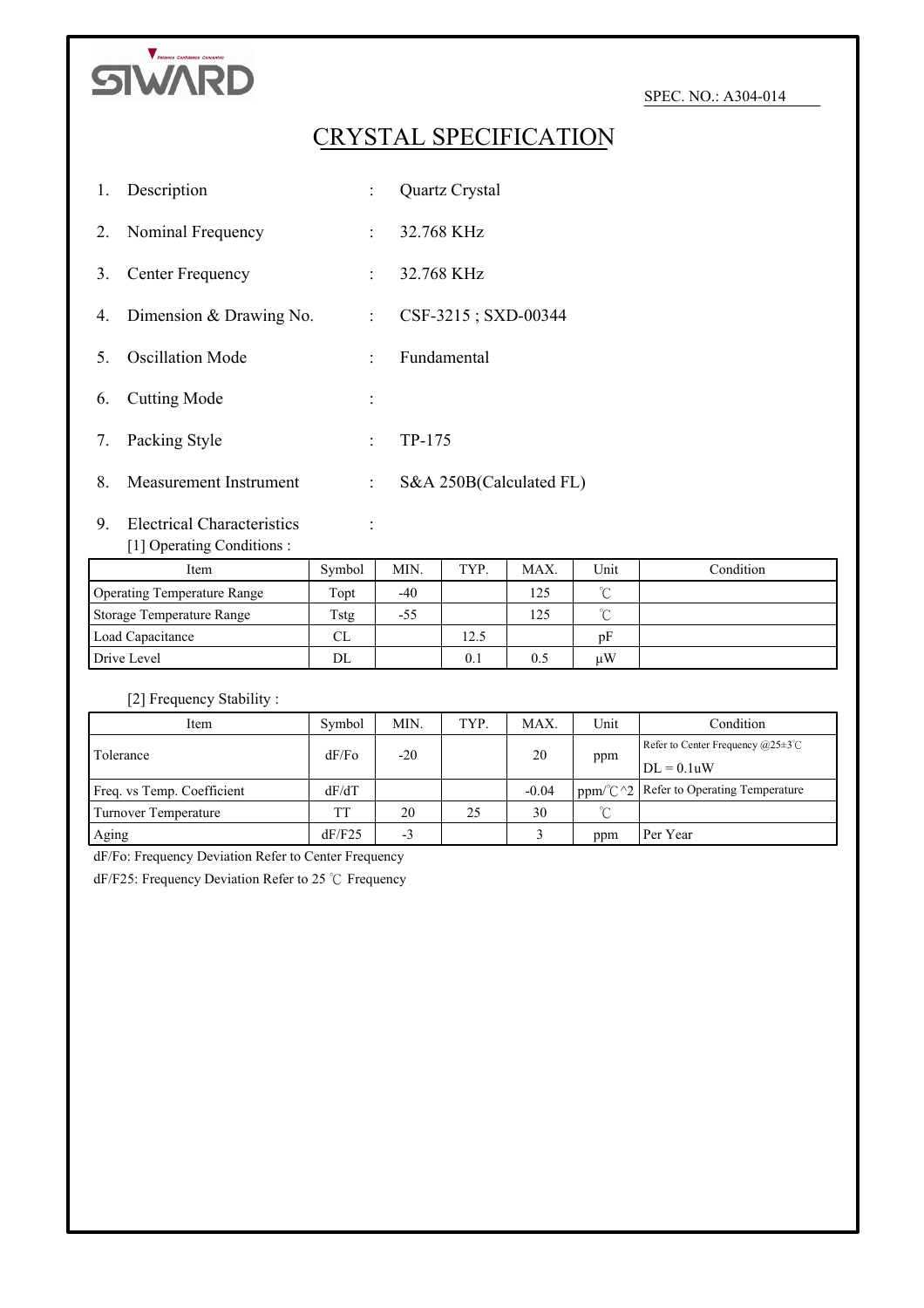

#### [3] Electrical Performance :

| Item                                | Symbol     | MIN. | TYP. | MAX.  | Unit      | Condition            |
|-------------------------------------|------------|------|------|-------|-----------|----------------------|
| <b>Equivalent Series Resistance</b> | <b>ESR</b> |      |      | 80000 | Ω         | @Series              |
| <b>Shunt Capacitance</b>            | C0         |      | 1.1  |       | pF        |                      |
| <b>Motional Capacitance</b>         | C1         |      | 4.4  |       | fF        |                      |
| <b>Quality Factor</b>               |            | 13   |      |       | K         |                      |
| <b>Insulation Resistance</b>        | IR         | 500  |      |       | $M\Omega$ | $\omega$ DC 100 Volt |

## 10. Marking : Laser

| *MARKING: $D \rightarrow YEAR$ $C \rightarrow MONTH$ |  |  |  |  |  |  |  |  |  |  |  |  |
|------------------------------------------------------|--|--|--|--|--|--|--|--|--|--|--|--|
| YEAR : 1 2 3 4 5 6 7 8 9 0                           |  |  |  |  |  |  |  |  |  |  |  |  |
| CODE : A B C D E F G H J K                           |  |  |  |  |  |  |  |  |  |  |  |  |
| MONTH: 1 2 3 4 5 6 7 8 9 10 11 12                    |  |  |  |  |  |  |  |  |  |  |  |  |
| CODE : A B C D E F G H J K L M                       |  |  |  |  |  |  |  |  |  |  |  |  |
|                                                      |  |  |  |  |  |  |  |  |  |  |  |  |

SDC###

### 11. Remark :

\*The component complies with Moisture Sensitivity Level 1 defined on JEDEC J-STD-020 standard. \*Compliant with RoHS and Siward QAD-S-116 Standard.

### ■Note

1.Tuning fork products oscillate at frequency bands that are close to the washing frequency of ultrasonic cleaning machine, which may cause resonance deteriorating the electrical characteristics in devices, and even damaging the overall structure of devices. Therefore, using ultrasonic cleaning machine to clean tuning fork devices should be avoided. If the use of this method to clean tuning fork devices is required, it's suggested to check the functionality of devices before and after the cleaning process.

2.Avoid mounting and processing by Ultrasonic welding this method has a possibility of an excessive vibration spreading inside the crystal products and becoming the cause of characteristic deterioration and not oscillating.

3.Manual soldering heat resistance

Pressing a soldering iron of 400°C on the terminal electrode for four seconds (twice).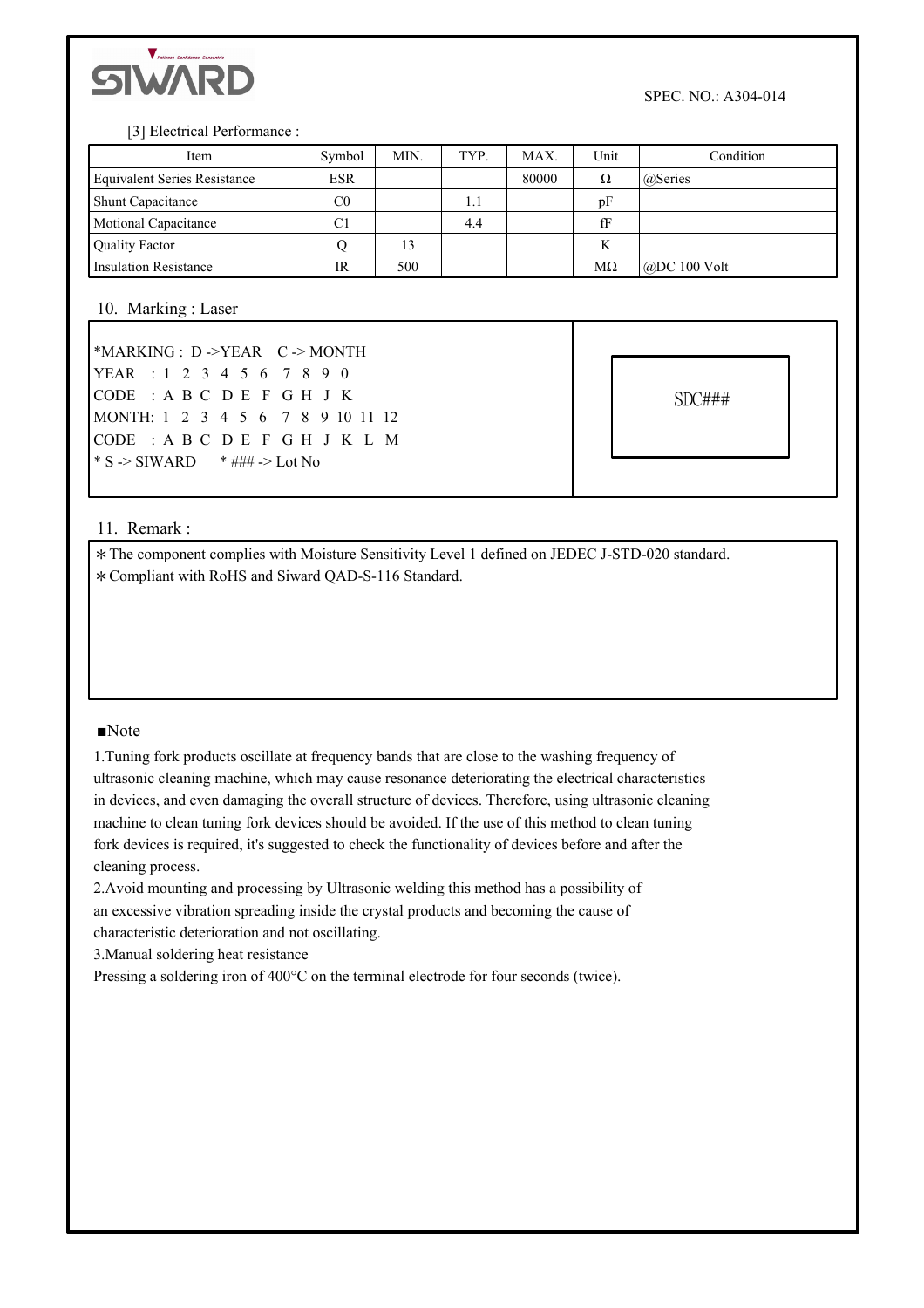